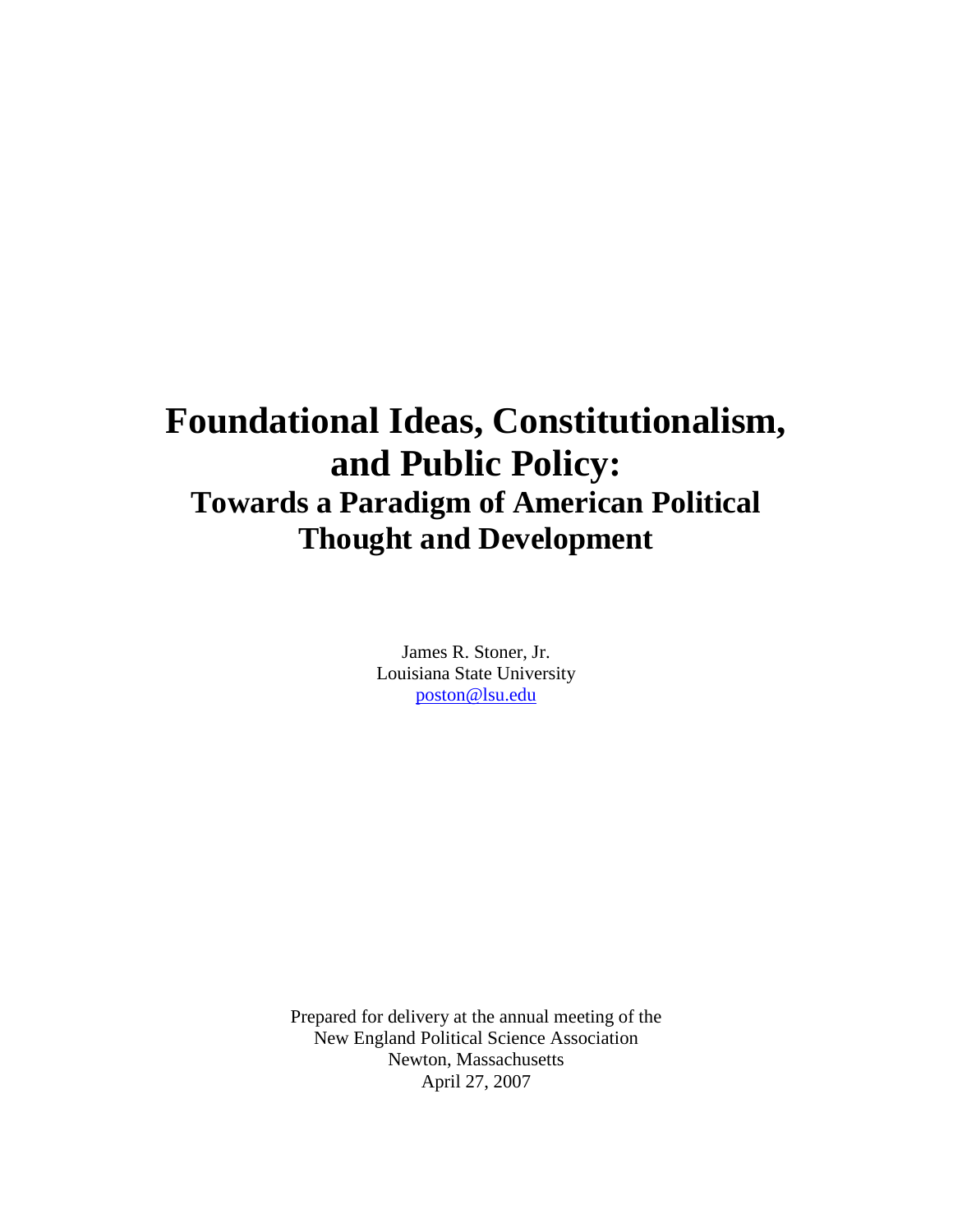## **Foundational Ideas, Constitutionalism, and Public Policy: Towards a Paradigm of American Political Thought and Development**

#### **INTRODUCTION**

In this paper, I sketch a model or paradigm for understanding American political thought and thus American political development. That plan might seem ridiculously bold, for several reasons, and, whether to deepen my indictment or to plead my exoneration, I want to make clear at the outset that I am aware of the boldness of the plan and its apparent implausibility.

In the first place, American political thought and American political development are typically treated as unrelated subfields. The former is expansive in its reach, historical in its orientation, and normative in its concern. At issue is the meaning of American politics, maybe even more generally the meaning of America herself; classic texts considered range from the "Model of Christian Charity," a sermon preached upon arrival in America by John Winthrop, the Puritan governor of Massachusetts Bay Colony, to the "Letter from Birmingham Jail" by Martin Luther King, Jr. By contrast, American political development, though also historical, is more focused and more empirical: at issue is how American politics have changed since the establishment of government under the Constitution, with special attention to the growth of the administrative state. How can a single model, much less a paradigm  $-$  a model powerful enough to organize a field of study and generate a series of research questions – incorporate such disparate approaches?

In the second place, American political development (APD) seems in the eyes of its most professionally recognized students to be lacking a settled paradigm, not for lack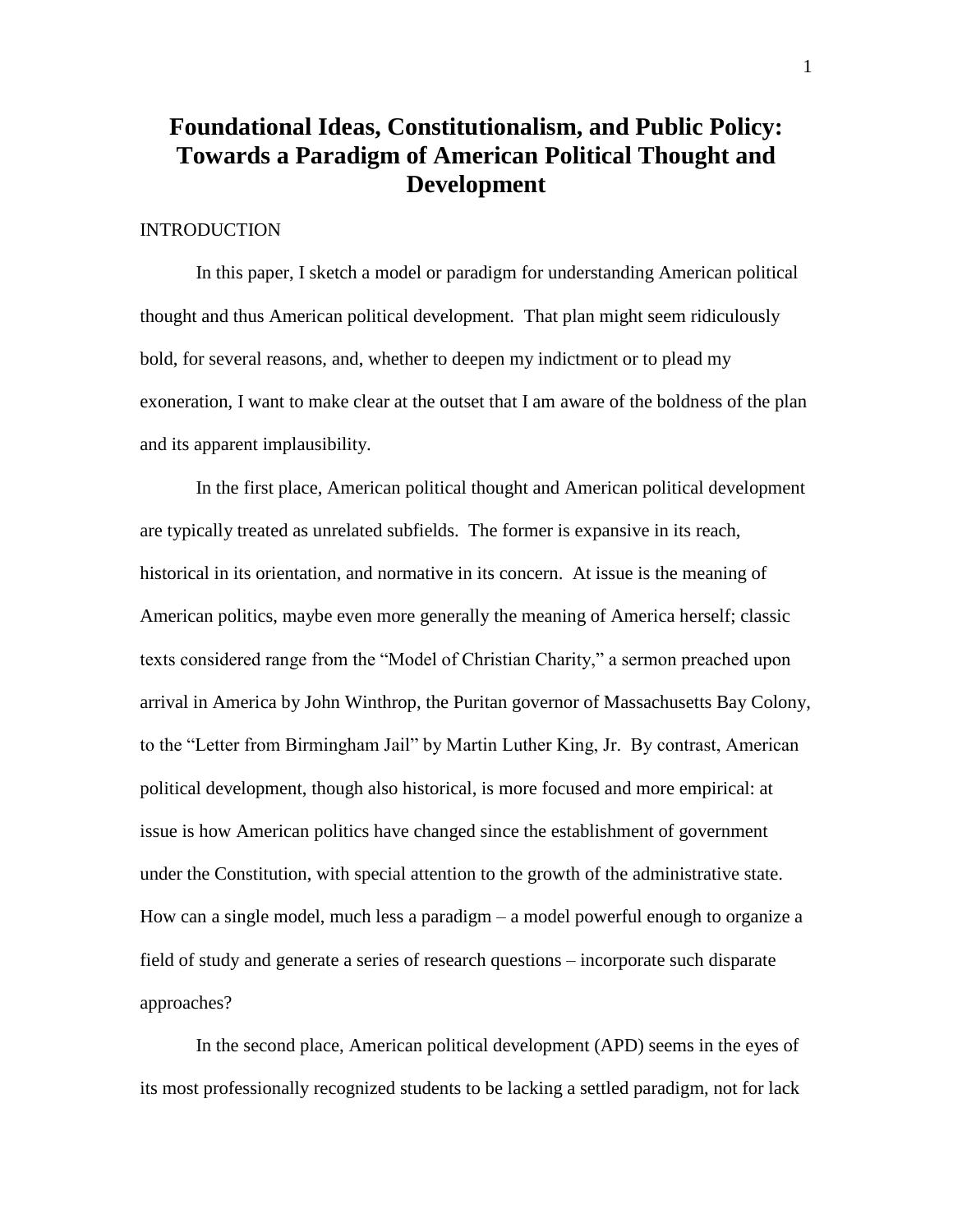of looking, but because political reality has not conformed to expectations. The intellectual tradition out of which the subfield grew centered on the question why there was and is no viable socialist party in America; the background paradigm against which the United States was measured and found wanting might be said to be Hegelian, according to which the progress of the political principles of liberty and equality receives concrete actualization in the building of a modern administrative and welfare state. Lacking evidence of clear directionality, scholars of APD are now satisfied with identifying "durable shifts of governing authority," developing concepts such as "intercurrence" (recognizing that contrary trends sometimes unfold simultaneously and run back and forth across one another, so to speak) and "path dependency" (noting that similar goals may yield subtly different outcomes when developed through one course of events rather than another), useful in explaining particular developments but hardly comprehensive or revolutionary.<sup>1</sup>

It might be noted that American Political Thought as a field is similarly situated. Where once the subject might have been presented as the story of the rise of democracy or the progress of liberty and equality, now there are vibrant narratives about the coming of equality and maybe liberty in relation to particular groups in society –African Americans, for example, or women – but nothing about American society as a whole. Indeed, telling the story of the parts seems premised on their being no possible account that is comprehensive, unless through some sort of affinity of the parts. If inequality and oppression are not assigned to particular groups that once considered themselves representative, such evils might be attributed to the search itself for a common tale.

<sup>1</sup> See especially Karen Orren and Stephen Skowronek, eds., *The Search for American Political Development* (Cambridge: Cambridge University Press, 2004).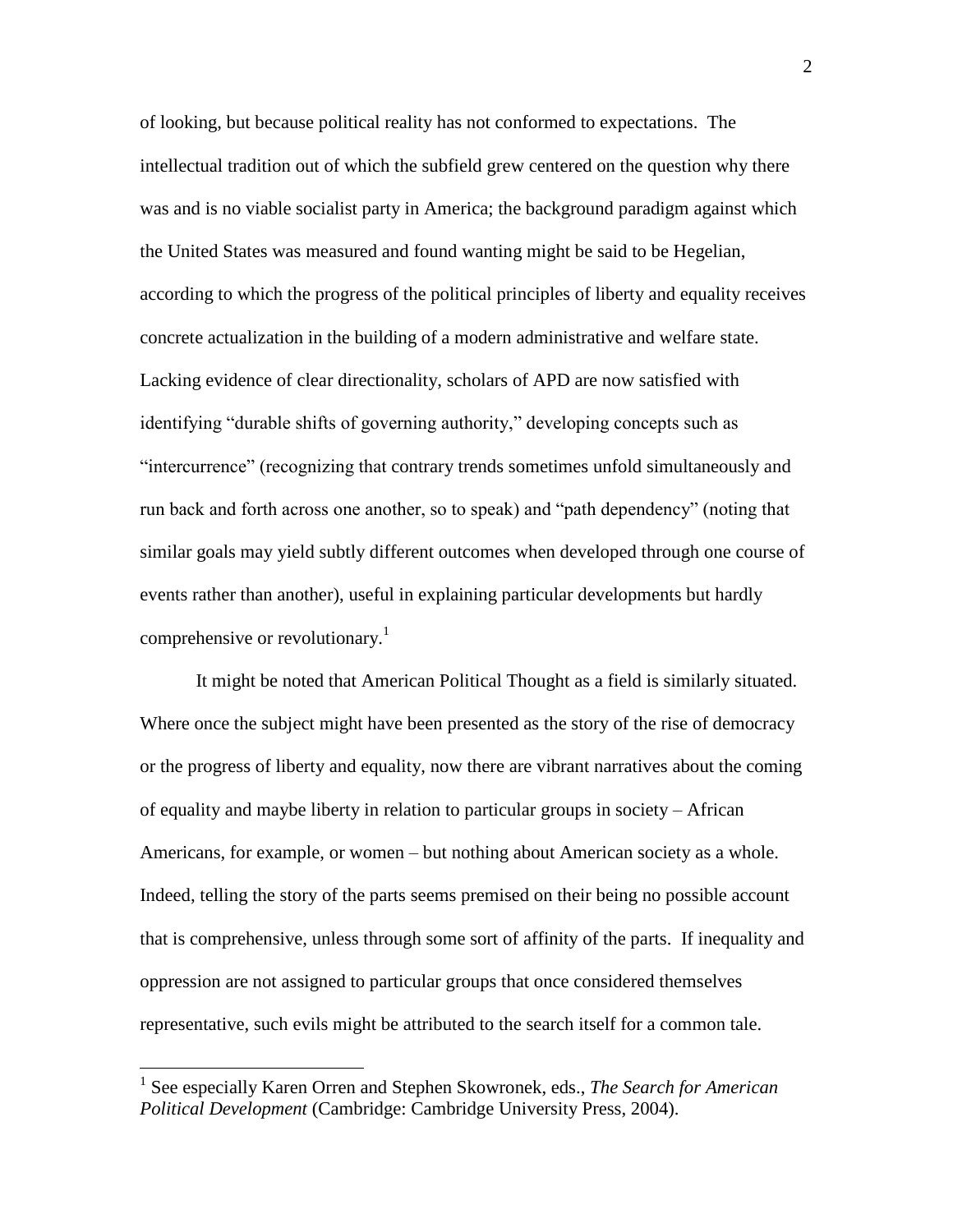I am aware of the inchoate character of the model –I admit, it does not yet deserve to be called a paradigm – and aware, too, of the inexactness of its categories, pleading on the one hand the limitations of precision that are to be expected in the analysis of politics (limitations explained by Aristotle and Publius<sup>2</sup>), and appealing on the other hand to the good will of my readers in suggesting how the model might be corrected or improved. I think it addresses the problems just noted, however, for it explicates the relation between American political thought and development of the state, it points to a dimension of our political experience where development seems genuinely to happen, rather than lurching back and forth, and it speaks, moreover, to the search for political unity in the midst of social pluralism.

Let me add one final caveat before turning to the model itself. Models and diagrams in political science have been popular for years among those who take a behavioral approach to the study of politics. They seek to find correlations or regularities among variables, and though they are aware of the difference between a correlation and a cause, they seem invariably, so to speak, to offer explanations in terms of causality, often belittling anything else as merely descriptive. Although I suppose my lists might be interpretable as variables, and my charts as causal frameworks, I think there is a difference between acting as a result of a cause and acting for a reason, even though other people's reasons which we find unconvincing might seem like blind causation as far as we are concerned. It is no small part of the task of prudence to understand the causes and the reasons that move human beings in political communities, and political science needs to be open both to listening to reasons where one at first sees only some cause, and to

<sup>2</sup> Aristotle, *Nicomachean Ethics*, I 1094b12-27; Alexander Hamilton, James Madison, John Jay, *The Federalist*, No. 37.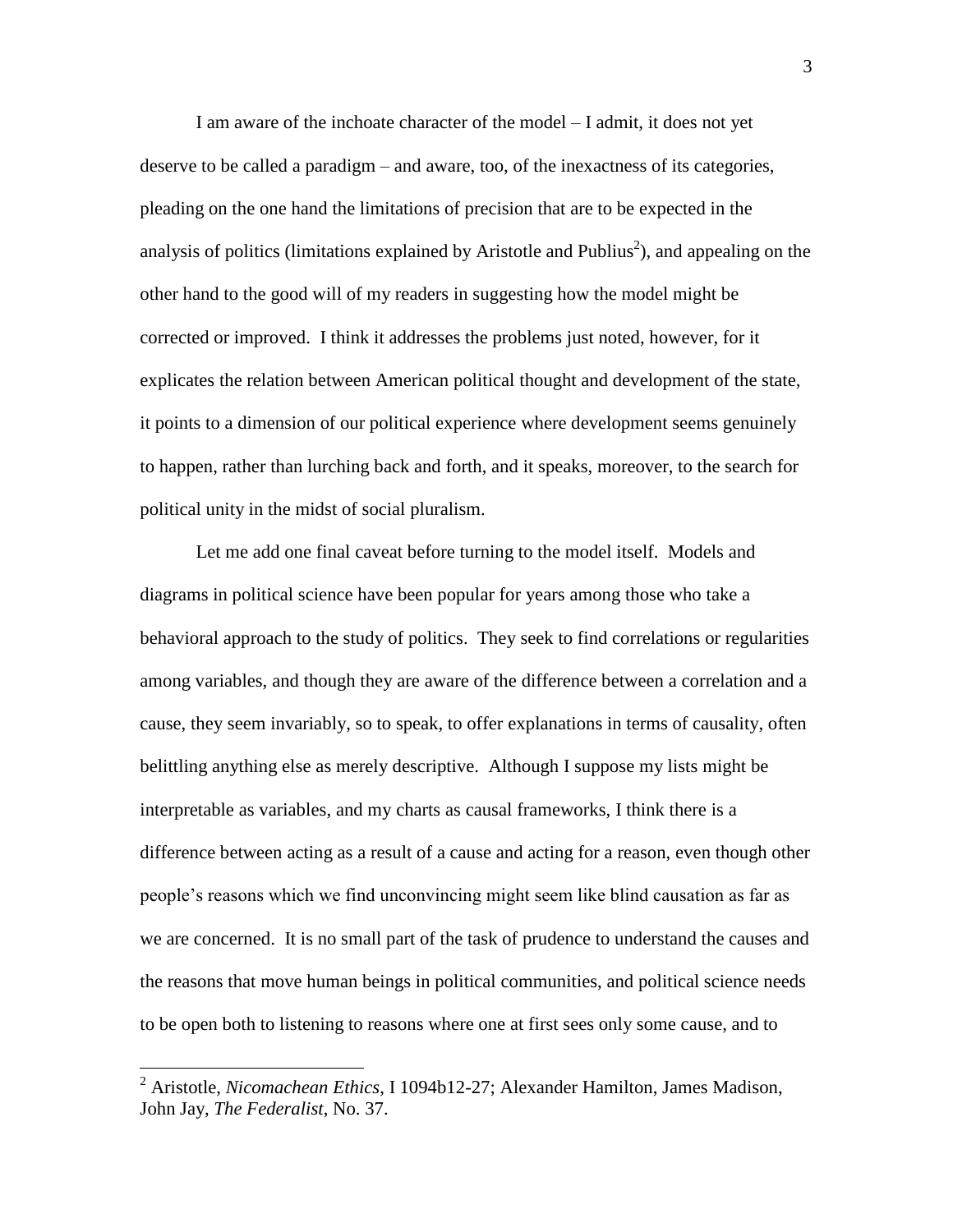looking for the causes that form and skew human reason. I mean the framework that follows as a modest effort on the part of political science to inform political choice, not replace it.

#### THE MODEL

Let me begin by distinguishing three forms of political thought and action – perhaps I should say, three moments of authority. I will next talk about each one in turn, then discuss how the three forms or moments relate to one another. This initial presentation of the model is designed to speak to American political life today, and maybe even to provide a framework that could be applied to constitutional governments in other places, and I will pause to comment on some contemporary issues that I think the model helps clarify. Finally, I want to historicize the model, so to speak, and suggest what it can show about continuity and change over American history or, as we political scientists like to say, what it can explain about American political development.

The three forms or moments of authority I want to suggest are (1) law and public policy, (2) constitutionalism, and (3) foundational ideas and interests. The first includes the basic policies of government, often hotly disputed between the political parties, sometimes settled as older disputes have cooled. By constitutionalism I mean the basic principles according to which the institutions of government are formed, described, and defended, and basic rights are defined and secured. Finally, by foundational ideas and interests I refer to fundamental commitments, first principles, what people understand to be the truth about what is good and what is just, or at any rate what they hold to be truly good and right; I would use the term "values" if it could be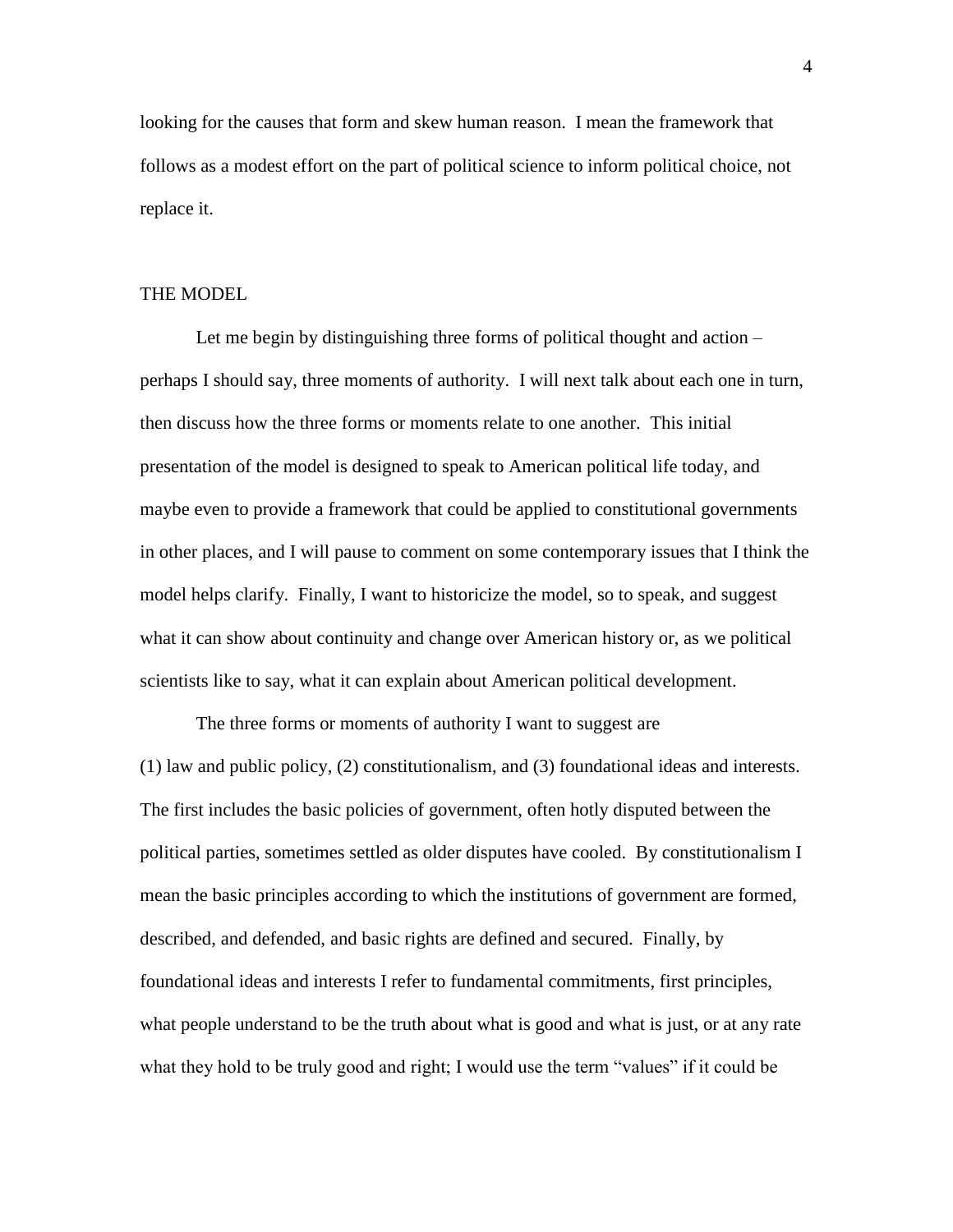seen as descriptive, not as implying that views of what is good and just are ultimately brute facts, impervious to rational criticism and change. I should note before proceeding that I adopt the term "foundational ideas" from James Ceaser's recent work, though I think it has a slightly different instantiation there.<sup>3</sup>

Now let me define each one of the forms by listing the kinds of things it includes and some characteristics of each list as a whole. Law and public policy would include, *inter alia*, criminal law, contract law, tort law, economic regulation, social welfare, health care policy, education policy, technology and research policy, environmental policy, family law and policy, public morals, even foreign and military policy. I do not mean this list to be exhaustive; add something else if you think it belongs, provided government at some level insists on controlling it. Such subjects of law and policy are contended for in what we call ordinary politics, and, as mentioned above, contended for in disputes that typically become partisan. If subject to partisan dispute in the political realm, the various issues raised are also matters of study in the academy; generally speaking, we would call the disciplines that study them policy sciences, at least insofar as they aim to inform policy-making, and it is often hoped, somewhat wryly, that they can be studied if not sought in non-partisan ways.

The second form of authority I have labeled constitutionalism. Here I mean to refer not only to the institutions of government, but to the principles that explain or justify those institutions. Here I aim for, though may not have achieved, a comprehensive list: sovereignty of the people (in other words, political liberty), representative government, bicameralism, separation of powers, federalism, individual

<sup>3</sup> Ceaser, *Nature and History in American Political Development* (Cambridge: Harvard University Press, 2006).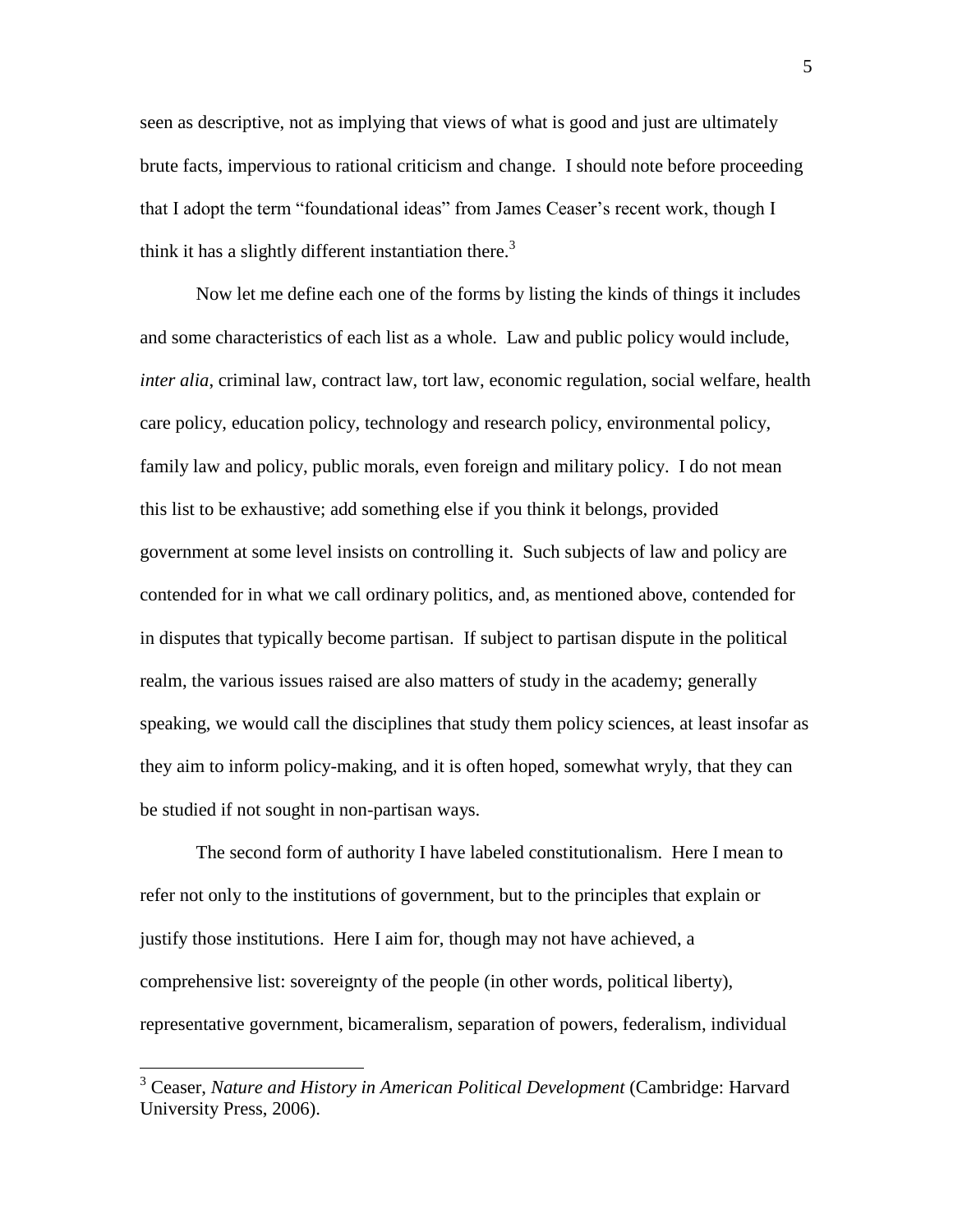rights, equal protection, judicial review, limited government, active citizenship. While there is a constitutional politics that went into the establishment of these principles and goes into their interpretation and application, the mood of constitutionalism is agreement or compromise: I mean for this list to include principles and institutions of government that various partisans who engage in ordinary politics would agree upon, or at the very least agree to name, reserving the right to dispute in application. The study of the principles of constitutionalism is called – political science.

Finally, I would draw attention to foundational ideas and interests, the clusters of ideas that justify things that people consider good, or the interests that people recognize as simply or self-evidently good. Again, I'd like to simply list natural rights liberalism, pragmatic liberalism, historicism or progressivism, classical natural law, and leave room for other philosophical systems. Religion counts here, too, so Protestant Christianity, Catholic Christianity, Judaism, and perhaps a host of others, many new arrivals. Among interests I have in mind the sorts that structure people's lives or constitute their identities, so for example, estates in landed property, membership in learned professions or in the trades, perhaps even ethnic identities. While laws and policies, and even constitutional principles, are subject to political establishment, foundational ideas and interests are sheltered from politics as a matter of constitutional right: ideas and religion by freedom of conscience and free inquiry, the basic interests by basic rights of person and property. If regarding policies the mood is partisan, while regarding constitutional principles the mood is compromise or agreement, on there fundamental matters the mood is pluralism: because of freedom of conscience and more generally because of constitutional freedom, no one set of ideas can assert its hegemony, for example as a political religion, and given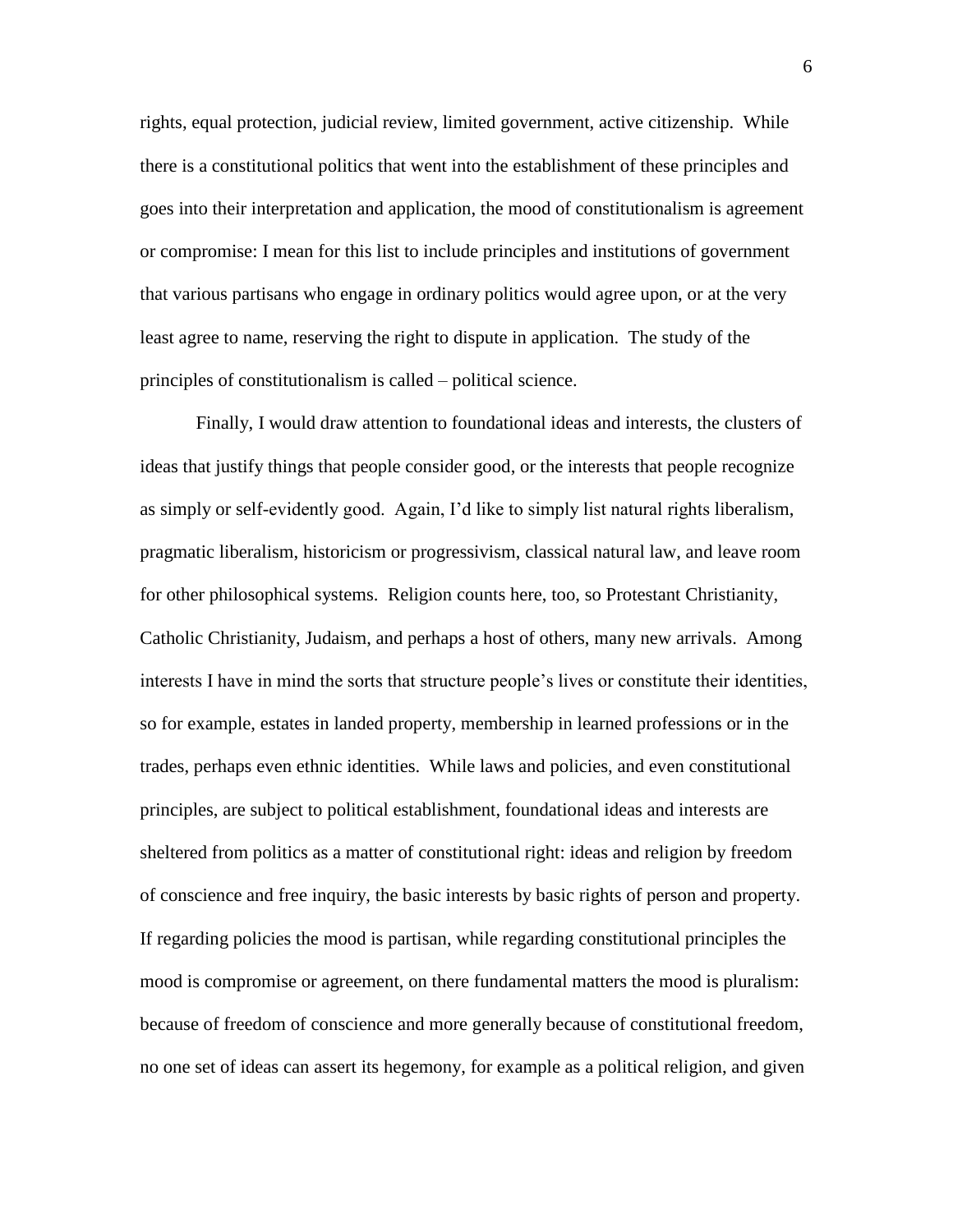the natural tendency of men to differ, pluralism is to be expected. As for the relevant study, perhaps we could attribute it to philosophy and theology for ideas and religion, and for fundamental interests, made to seem something worthy of devotion, to literature.

Now, how do the three forms of authority relate to one another? First, foundational ideas influence both policy views and constitutional decisions, or in other words, people can give reasons for both their policy views and for their constitutional opinions by appealing to their foundational beliefs. More specifically, we expect people with different fundamental convictions to differ in their views of what good laws and public policies would be. If we stop to think about it, we might also expect them to interpret the Constitution in different ways or at least to give different reasons for supporting constitutional principles and practices. Since the mood of the one is pluralism and of the other agreement, this is to say that the same institutions and constitutional principles can be explained or defended in different ways.

Second, constitutionalism mediates between fundamental convictions and public policy; in other words, though we recognize plurality in the fundamental beliefs Americans hold and expect partisan differences to emerge in our opinions about public policy, we expect the path from the former to the latter to pass through a shared constitutional framework. This is the familiar observation that constitutionalism structures and constrains political choice.

[Now, please look at the model in the first three slides in the accompanying PowerPoint presentation.]

7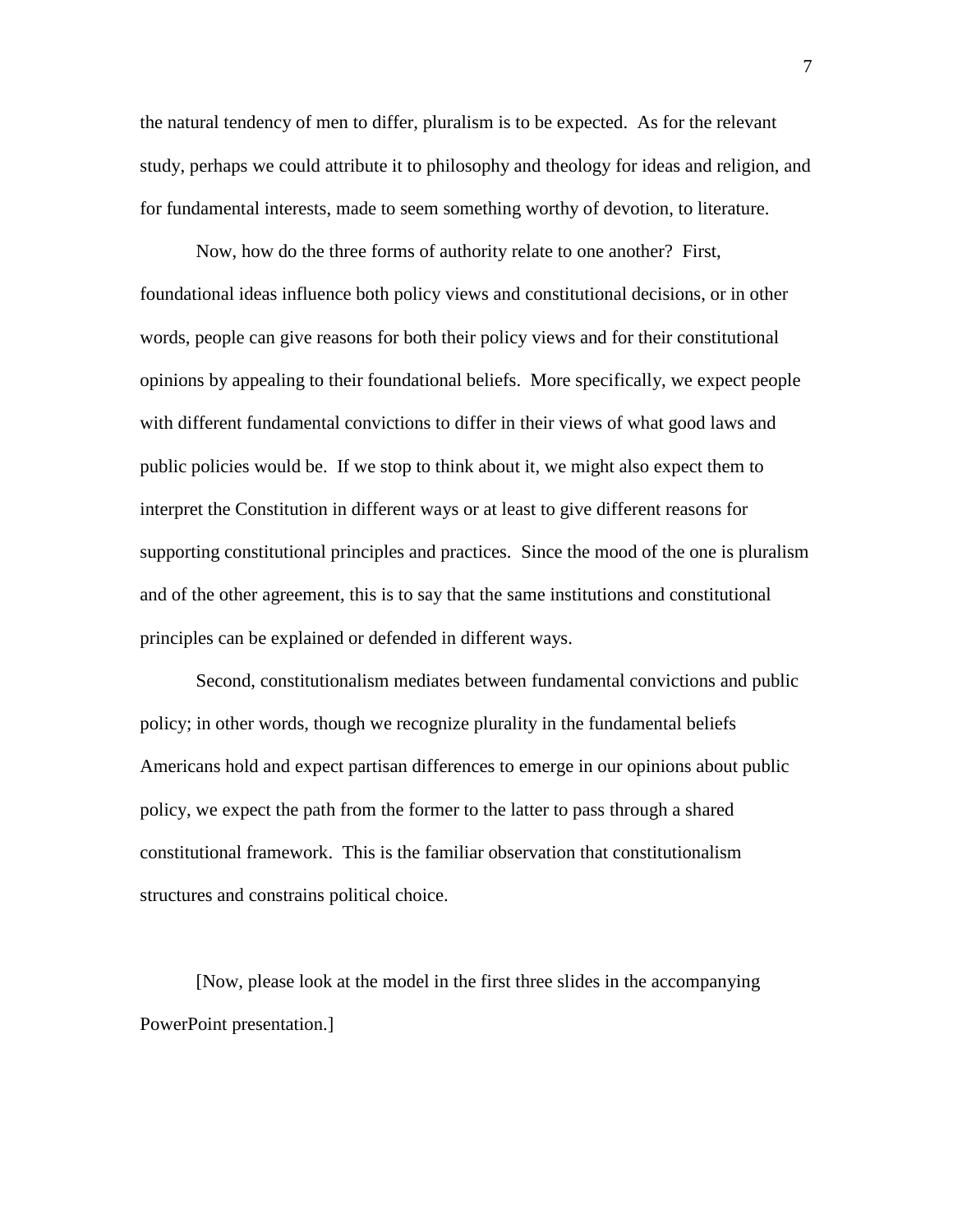#### IMPLICATIONS

What are the implications for political thought? The arrows in the model indicate lines of authority, so to speak; constitutionalism constrains how fundamental ideas can be made authoritative law and policy for the society at large. Political thought, however, is left free, and with much to do, visualizable as covering the previous slide with a web of arrows. For example, political thought is needed: to develop partisan coalitions for purposes of making law and policy that link together groups of people with different fundamental ideas; to ground constitutionalism so that it seems reasonable and therefore choiceworthy to people according to their fundamental ideas; to explain and develop constitutionalism itself. One reason the texts usually taught together in courses on American political thought are so various is that that thought serves so many different functions. The model here supposes an analysis of kinds of political thought, but also sets the terms of that analysis.

Moreover, there are probably "feedback loops" that could be identified, so that for example, immigration policy will affect what religions are found among the population, or education policy might affect what philosophies. Politics cannot invade the sphere of conscience, but it certainly can affect it indirectly. Moreover, I don't mean to suggest this sphere is static, on the contrary, precisely because foundational ideas give reasons, they are subject to reason, so to criticism, and this might result in conversion, or a turning from one idea to another.

What are the implications of grounding constitutionalism in foundational interests and ideas? The point of the model, in one sense, is to show that constitutionalism is not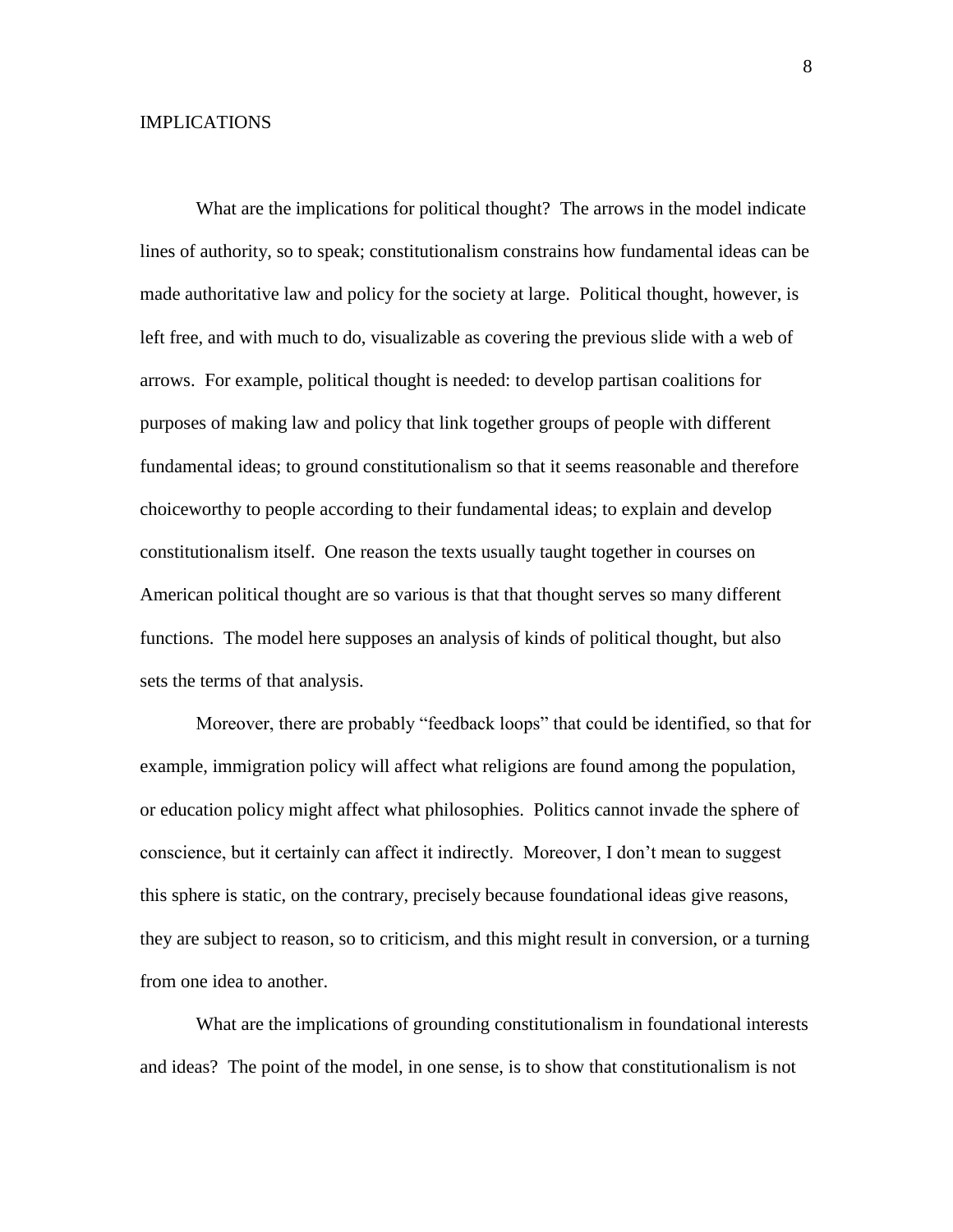merely a constraint: It is the locus of consensus or agreement in the midst of pluralism and partisanship. Constitutionalism, however, can be grounded in different ways; that is, different groups, for example natural rights liberals and Catholics, can agree on constitutional principles for different reasons. To be sure, the different reasons are likely to color their interpretations of the Constitution; moreover, some groups are likely to favor some principles more than others, and in fact can be shown to have contributed them to the mix or "amalgam." But, to reiterate, freedom of conscience means that peoplecan'tbeforced,byvirtueoftheiragreementtocertain*constitutional* principles, to profess certain *fundamental* principles. American constitutionalism holds that it is possible for people to live together as loyal citizens of a common constitutional order even though they differ on fundamental things.

There are further, more controversial implications of grounding constitutionalism in this way. First, there are sure to be some fundamental beliefs or ideologies, maybe even some religions or sects within religions, that cannot in good conscience reasonably accept American constitutional principles. I see no way not to interpret them and those who steadfastly adhere to them as outside American constitutionalism and so the polity – not necessarily as enemies, though of course as potential enemies. That citizenship and office-holding require taking an oath to support the Constitution seems to me to vindicate this interpretation. Whether out of Aristotelian confidence in the "natural instinct for what is true" or out of Christian charity, Americans tend to err on the side of tolerance, at least to accept as members those who agree for the most part  $-$  as, for example, at the Founding, the Quakers. There is at least optimism that self-evident American goods will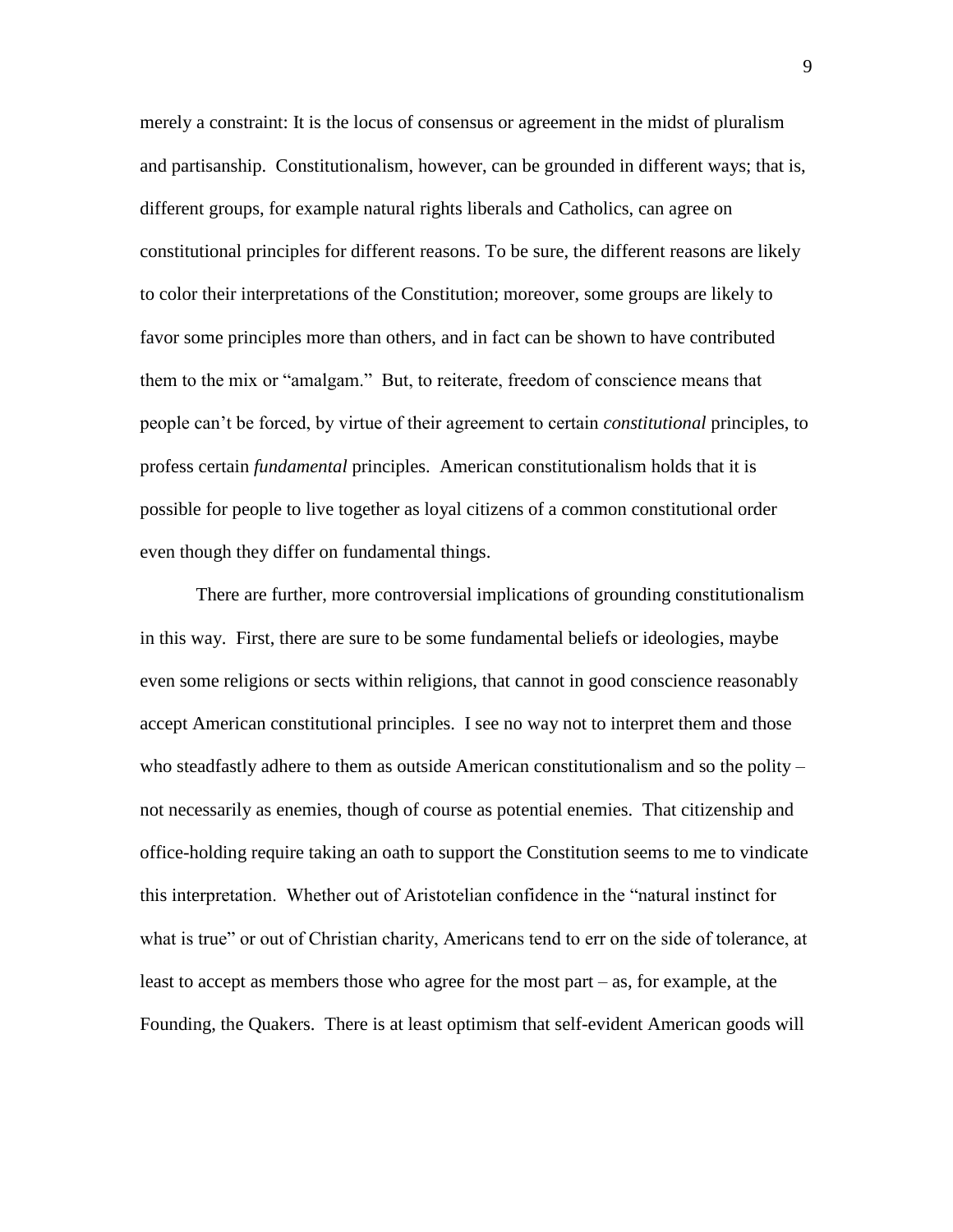win over non-jurors. Still, not everything can fit in the "left-hand" column in the model: e.g., Communism, Nazism, and perhaps Jihadism.

#### AMERICAN POLITICAL DEVELOPMENT

I promised at the outset to mention the implications of the model or paradigm for the study of American political development. What I would suggest is that the full model develops over time, and that significant political decisions and constitutional crises lead the model to change. Without trying to provide a comprehensive account of such changes, I will offer a slide [the fourth in the PowerPoint] that addresses how the model appears or develops –or how some leading advocates might want to see it developed –at three different moments in the past.

First, consider the English constitution, understood in the terms of colonial settlement, and then decisively altered in the Revolution. The model suggests the fluidity between different columns or realms of authority, arguably recognized in speech but seldom clearly distinguished in practice. Liberty of conscience, as I have said, separates the first column from the second and is a Revolutionary development; so is the line that separates the second column from the third, namely the decision in favor of written constitutions, clearly distinguishing constitutional texts and principles from the tumult of ordinary politics. Second, consider the crisis over slavery, say from 1840s-1870s, as the country faced a new fundamental belief in the positive good of slavery (and a new activism on the part of abolitionism) that led to Civil War and the addition of equal protection to constitutional principles. Here, I think, the model illustrates the seriousness of the questions that precipitated the conflict and the constitutional change that resulted.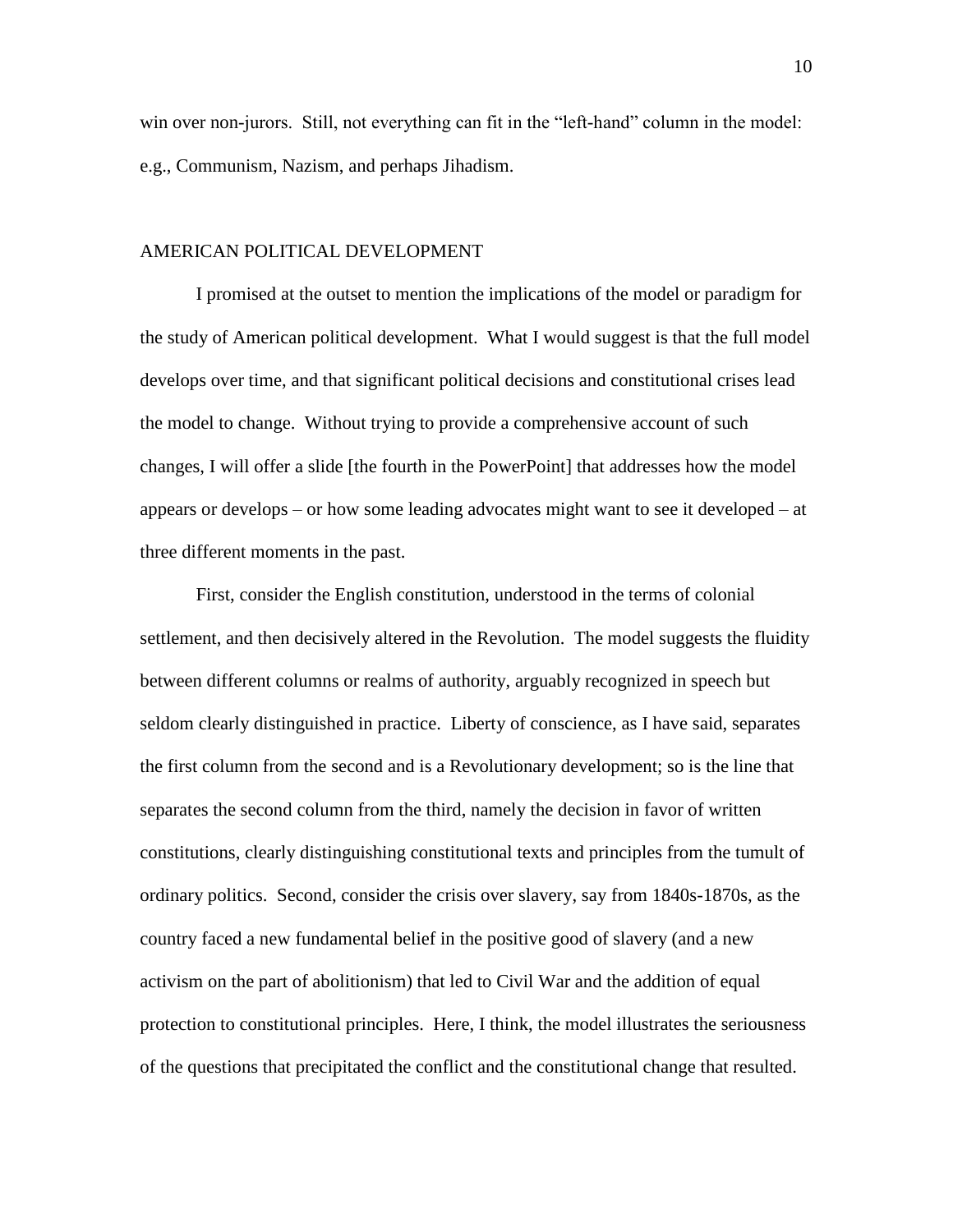Finally, consider twentieth-century liberal pragmatism, that sought to soften the formalities of constitutionalism in the name of rational policy formation and in the opinion that fundamental difference could be reduced to "value disputes." Here the constitutional system was alternately disputed and accepted: the foundations shifted while many of the forms seemed to remain tacitly in place, albeit as relics and without reasoned defense. In more recent years, it is in question whether the forms can find new reasons to defend them, or perhaps whether old reasons can again appear cogent.

The chart here is only suggestive, but with a little imagination it can be applied to other critical periods in American history: Jacksonian democracy, for example, or Progressive

### **CONCLUSION**

How does my argument here differ from *A Theory of Justice* of John Rawls, as modified by his subsequent book *Political Liberalism*. 4 I mean for my model to serve as terms of analysis in political science; within those terms, Rawls' theory would have a place in the left-hand column, as a political philosophy explaining to liberals why to accept constitutionalism as just. Rawls cannot, however, assert his hegemony over other theories or faiths; and his theory itself does not have constitutional status. Rawls, in effect, wants to insert his theory in between my lists of fundamental ideas (on the left) and of constitutional principles (in the middle), as a kind of super-constitutionalism vindicated by "public reason." It would take a longer argument to explain – but the model certainly indicates – how that attempt severs the bond between actual

<sup>4</sup> Rawls, *A Theory of Justice* (Cambridge: Harvard University Press, 1971), and *Political Liberalism* (expanded edition) (New York: Columbia University Press, 2005).